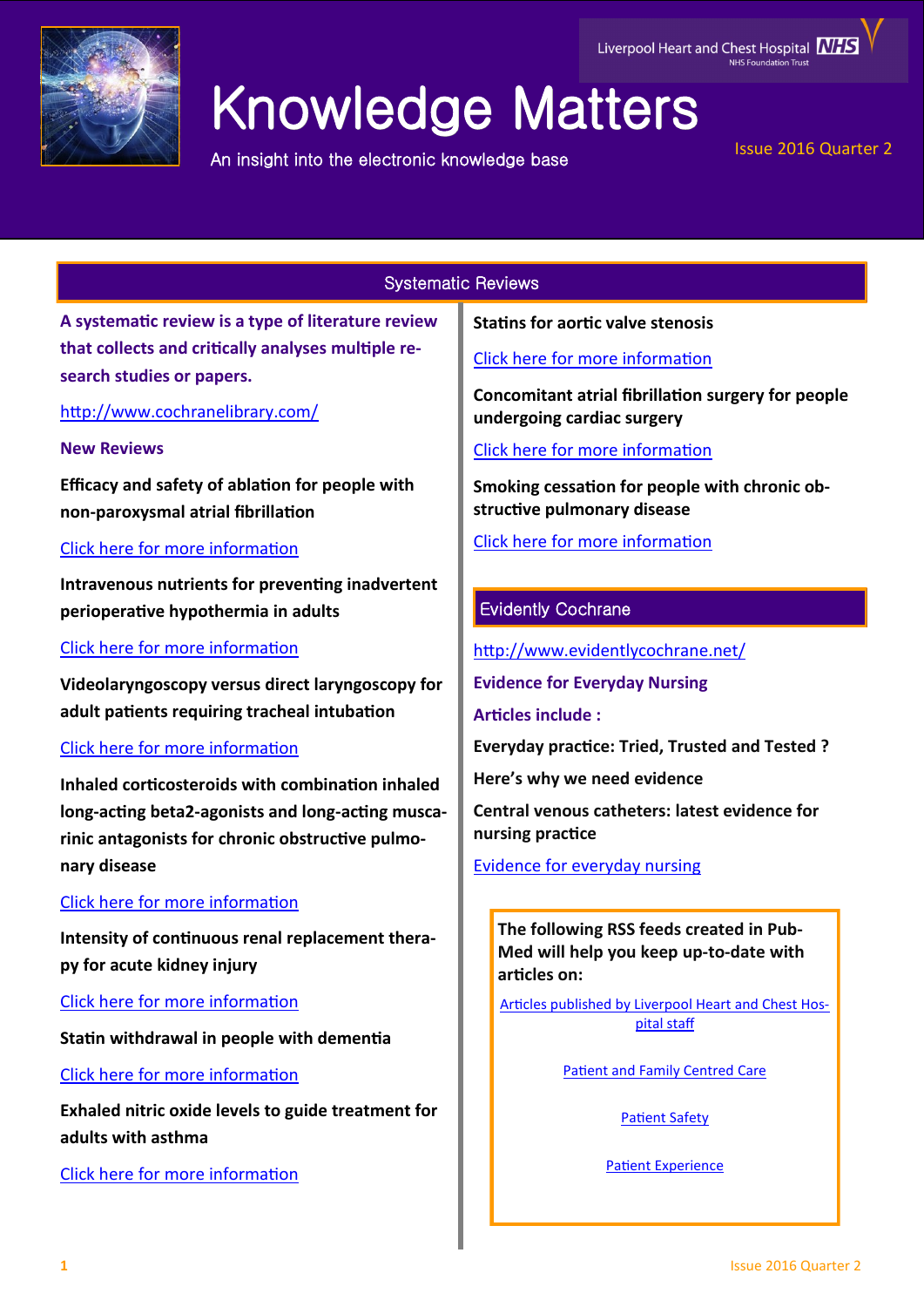# Top Sites to Browse

# American College of Cardiology

<http://www.acc.org/>

# **Latest in Cardiology**

**Guidelines for RBC Transfusion Thresholds and Storage** 

**Complicated Pericarditis: Understanding Risk Factors and Pathophysiology to Inform Imaging and Treatment**

**Timing of Invasive Strategy in NSTE-ACS and Outcomes -**

**Appropriate Duration of Resuscitation After Cardiac Arrest** 

## [Click here for more information](http://www.acc.org/latest-in-cardiology#sort=%40foriginalz32xpostedz32xdate86069%20descending)

# **Chest**

### <http://www.chestjournal.org/>

## **Recent articles**

**Clinical, Radiographic, Physiologic, and Biologic Measurements to Facilitate Personalized Medicine for ARDS**

**A Novel Spirometric Measure Identifies Mild COPD Unidentified by Standard Criteria**

**Management of Myositis-Related Interstitial Lung Disease**

**Low Prevalence of High-Grade Lesions Detected With Autofluorescence Bronchoscopy in the Setting of Lung Cancer Screening in the Pan-Canadian Lung Cancer Screening Study**

## [Click here for latest issue](http://journal.publications.chestnet.org/issue.aspx)

#### **Latest Guidelines**

**Occupational and Environmental Contributions to Chronic Cough in Adults**

[Click here for all guidelines](http://journal.publications.chestnet.org/ss/guidelines.aspx)

## Heart on-line

<http://heart.bmjjournals.com/>

**Education in Heart** 

**Setting up a stress echo service: best practice**

**What constitutes optimal neurohumoral antagonism in chronic heart failure?**

**Cardiac CT: present and future applications** [Click here for more information](http://heart.bmj.com/content/current)

# Theheart.org

[www.theheart.org](http://www.theheart.org/)

**PARADIGM-HF: MRA and Sacubitril/Valsartan Cut Hyperkalemia Risk**

**Marijuana Use Can Double Risk of Takotsubo Cardiomyopathy**

**HbA1c Better Than Glucose for Predicting Prediabetes Risk**

[Click here for more information](http://www.medscape.com/cardiology?t=1)

## BMJ

## [BMJ evidence](http://plus.mcmaster.ca/EvidenceUpdates/Default.aspx)-centre

**BMJ Evidence Updates** alert you of important new research about the diagnosis, treatment, prognosis, aetiology and economics of medical conditions

## [Click here to register](http://plus.mcmaster.ca/EvidenceUpdates/Registration.aspx)

European Society of Cardiology

[http://www.escardio.org](http://www.escardio.org/Pages/index.aspx)

#### **E-Journal of Cardiology Practice**

**Complex STEMI Management: Treatment of STEMI in patients with bleeding risk**

**[http://www.escardio.org/Journals/E](http://www.escardio.org/Journals/E-Journal-of-Cardiology-Practice)-Journal-of-[Cardiology](http://www.escardio.org/Journals/E-Journal-of-Cardiology-Practice)-Practice**

**Guidelines** 

**ATRIAL FIBRILLATION 2016** 

**DYSLIPIDAEMIAS 2016**

**[http://www.escardio.org/Guidelines/Clinical](Click%20here%20for%20all%20guidelines)-Practice-[Guidelines](Click%20here%20for%20all%20guidelines)**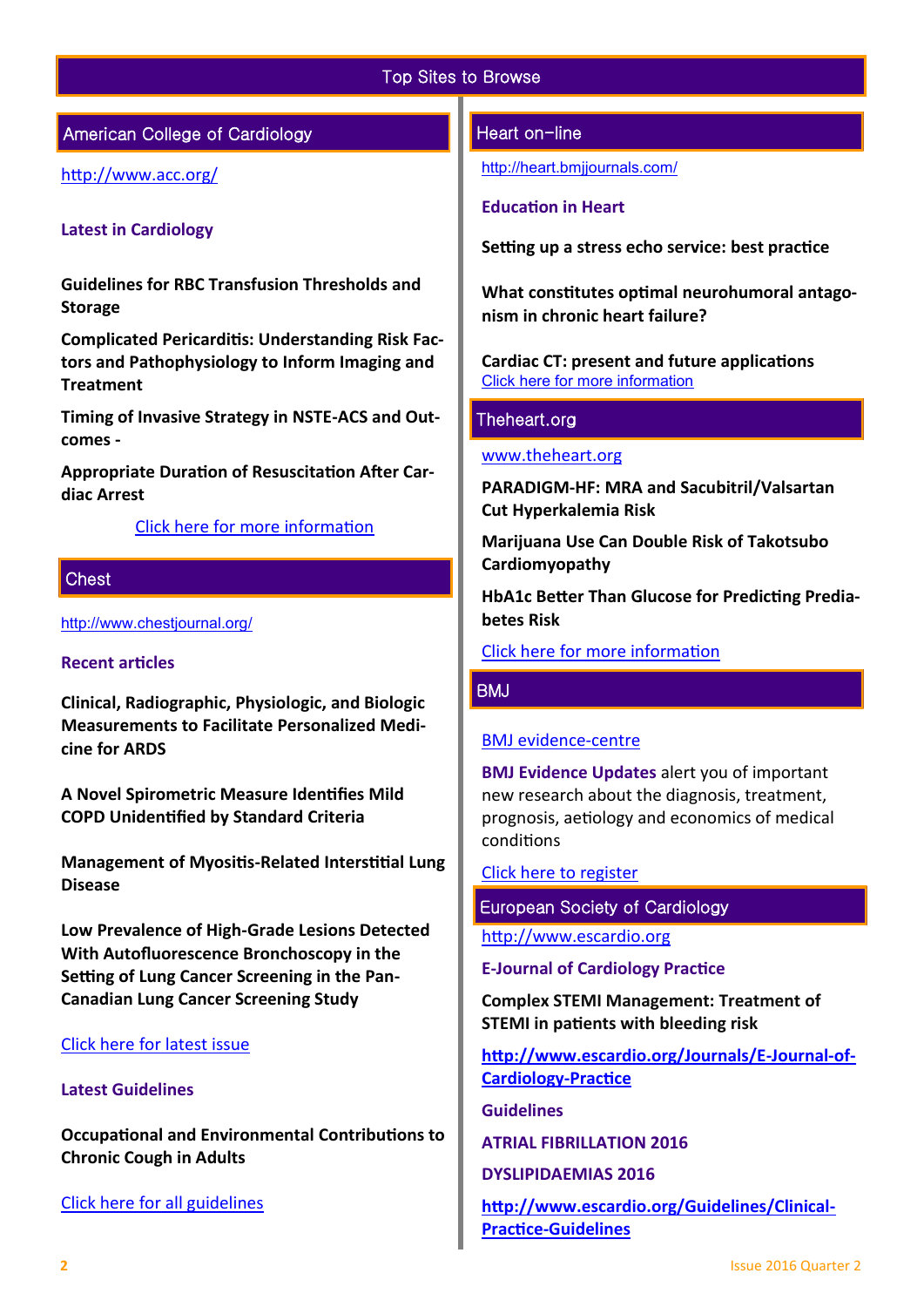# **NICE**

# <http://www.nice.org.uk/>

**The National Institute for Health and Care Excellence (NICE)** provides guidance, advice, quality standards and information services for health, public health and social care.

Also contains resources to help maximise use of evidence and guidance.

#### **NICE Newsletters, Alerts & Awareness Services**

[Latest newsletters and alerts](http://www.nice.org.uk/news/nice-newsletters-and-alerts)

## **Savings and productivity collection**

[Click here for a suite of resources that can help you](https://www.nice.org.uk/about/What-we-do/Our-Programmes/Savings-And-Productivity-Collection)  [save money and make productivity gains at work](https://www.nice.org.uk/about/What-we-do/Our-Programmes/Savings-And-Productivity-Collection)

## **Learning resources**

**NICE** has developed a range of **online learning resources** in collaboration with partners and has identified a range of additional tools to support implementation of NICE guidance.

Using the online education modules will enable you to:

- keep up to date with recent evidence as summarised in the relevant NICE guidance
- challenge misconceptions about putting the guidance into practice
- apply your newly acquired knowledge in your practice and to address any potential barriers
- reflect and compare your own practice with the NICE recommendations

## **The tools are free to use and open to all.**

Education-learning-and-professional-[development/](https://www.nice.org.uk/About/What-we-do/Into-practice/Education-learning-and-professional-development/Online-learning) Online-[learning](https://www.nice.org.uk/About/What-we-do/Into-practice/Education-learning-and-professional-development/Online-learning)

# UpToDate®

**Whats New** the editors select a small number of the most important updates across a variety of clinical specialities.

[Whats new in cardiovascular medicine](http://www.uptodate.com/contents/whats-new-in-cardiovascular-medicine)

[Whats new in drug therapy](http://www.uptodate.com/contents/whats-new-in-drug-therapy)

[What's new in pulmonary, critical care](http://www.uptodate.com/contents/whats-new-in-pulmonary-critical-care-and-sleep-medicine)

[What's new in infectious diseases](http://www.uptodate.com/contents/whats-new-in-infectious-diseases)

[What's new in palliative care](http://www.uptodate.com/contents/whats-new-in-palliative-care)

[What's new in oncology](http://www.uptodate.com/contents/whats-new-in-oncology)

[What's new in hospital medicine](http://www.uptodate.com/contents/whats-new-in-hospital-medicine)

[what's new in endocrinology and diabetes mellitus](http://www.uptodate.com/contents/whats-new-in-endocrinology-and-diabetes-mellitus)

# HQIP –Audit

<http://www.hqip.org.uk/>

**The Healthcare Quality Improvement Partnership (HQIP)** is an independent organisation led by the Academy of Medical Royal Colleges, The Royal College of Nursing and National Voices.

HQIP aims to improve health outcomes by enabling those who commission, deliver and receive healthcare to measure and improve our healthcare services.

## **News, events & blogs**

[Click here for news releases](http://www.hqip.org.uk/news-releases/)

# Advisory Board

## [http://www.advisoryboardcompany.com](http://www.advisoryboardcompany.com/)

**The Advisory Board Company** is a global research, consulting, and technology firm helping hospital and health system leaders improve the quality and efficiency of patient care. We provide strategic guidance, actionable insights, and comprehensive implementation and management services.

## **Latest Insights**

[Click here for latest news](http://www.advisory.com/International)

 *(Please speak to Maureen Horrigan, to register)*